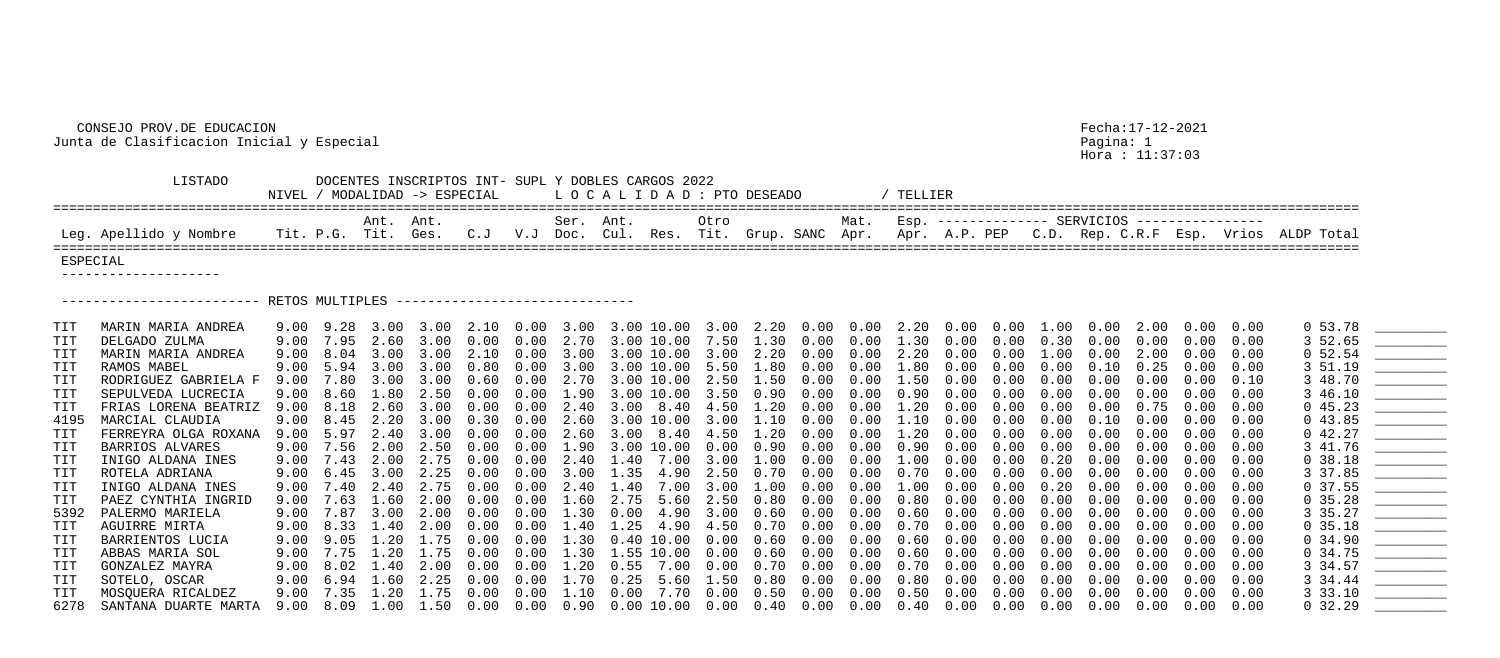| TIT RODRIGUEZ JULIA DEL |  |  |  |  |  |  |  |  |  |  | $0\,30.85$     |  |
|-------------------------|--|--|--|--|--|--|--|--|--|--|----------------|--|
| 6809 DELPIANO DANIEL    |  |  |  |  |  |  |  |  |  |  | 3 30.84        |  |
| 5460 ALMIRON MELISA     |  |  |  |  |  |  |  |  |  |  | $0\,30.31$     |  |
| 6552 BORQUEZ DALMA      |  |  |  |  |  |  |  |  |  |  | $0\quad 29.55$ |  |
| 7005 SOTO NOELIA ROCIO  |  |  |  |  |  |  |  |  |  |  | $0\;\; 28.38$  |  |
| 7175 MARSICANO CARLA    |  |  |  |  |  |  |  |  |  |  | $0\;\; 28.22$  |  |
| TIT SILVA MAIRA YANNET  |  |  |  |  |  |  |  |  |  |  | $0\;25.88$     |  |
| 7263 SOTO LUCIANA ELISA |  |  |  |  |  |  |  |  |  |  | $0\;\; 20.90$  |  |